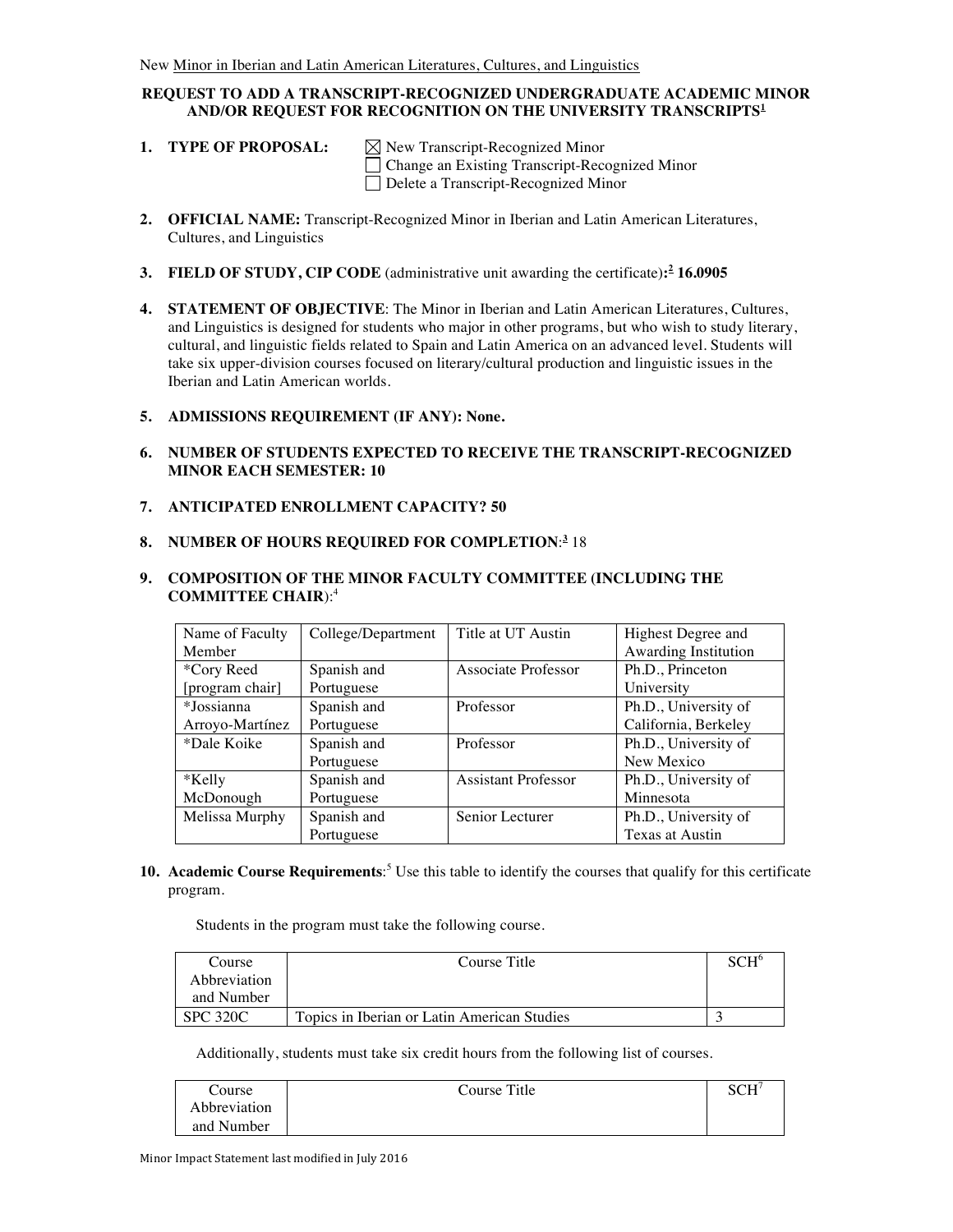New Minor in Iberian and Latin American Literatures, Cultures, and Linguistics

| <b>SPN 327C</b> | Advanced Grammar and Writing in Context             |  |
|-----------------|-----------------------------------------------------|--|
| <b>SPN 327N</b> | Academic Writing for Heritage Speakers              |  |
| SPN 328C        | Introduction to Literatures and Cultures            |  |
| SPN 330L        | Introduction to Language and Linguistics in Society |  |

Students must take nine additional credit hours of Upper-Division SPN (courses numbered SPN 328 or above).

#### **11. OTHER MINOR REQUIREMENTS: None.**

### **12. COLLEGE/SCHOOL APPROVAL PROCESS:**

| Department approval | date: $03/31/17$ | Approved by whom: ILALC Cmte (above)       |
|---------------------|------------------|--------------------------------------------|
| College approval    | date: $04/05/17$ | Approved by whom: COLA Curriculum Design & |
|                     | Assessment Cmte  |                                            |
| Dean approval       | date: 04/24/17   | Approved by whom: COLA Faculty             |

Transcript-Recognized Minor in Iberian and Latin American Literatures, Cultures, and Linguistics

Eighteen semester credit hours, consisting of:

#### SPN 320C

Three semester credit hours, chosen from SPN 327C and 327N Three semester credit hours, chosen from SPN 328C and 330L Nine additional semester credit hours of SPN numbered 328 or above.

- A. Minimum Criteria for a Transcript-Recognized Undergraduate Academic Minor
	- a. The transcript-recognized undergraduate academic minor must be completed in conjunction with an undergraduate degree at the University of Texas at Austin; students pursuing an integrated undergraduate/graduate program must complete the requirements for the minor within one year after completing the undergraduate requirements of their program.
	- b. Transcript-recognized undergraduate academic minors must require a minimum of fifteen hours of course work but not more than eighteen hours. None of the specified coursework for the minor can include unnumbered topics courses. Minors will include a minimum of six hours of upper division coursework except in cases where students are pursuing a minor in a foreign language. In those instances, the minor must include at least nine semester hours of coursework beyond first year competence in a foreign language, including at least three hours of upper-division coursework.
	- c. At least half of the required course work in the minor must be completed in residence at The University of Texas at Austin.
	- d. A student may not earn a minor in the same field of study as his or her major, and at least nine of the hours required for the minor must include coursework not used to satisfy the requirements of the student's major. However, courses in the minor may fulfill other degree requirements such as general education requirements or required elective hours.
	- e. Students apply for transcript-recognized undergraduate academic minors at the time they complete their undergraduate degree. Transcript recognition is awarded at that time.
- B. Approval Process For Transcript-Recognized Undergraduate Academic Minors The requirements of transcript-recognized undergraduate academic minors shall be listed in the undergraduate catalog, with proposals reviewed and approved by the Committee on Undergraduate Degree Program Review (CUDPR) and subsequently sent to the Faculty Council as minor legislation for approval. Proposals for these minors are required to obtain prior approval from the sponsoring college(s) or school(s).

 <sup>1</sup> Proposed Policy on the Recognition of Undergraduate Academic Minors on Official University Transcripts as Approved by the Educational Policy Committee (D 10359-10361):